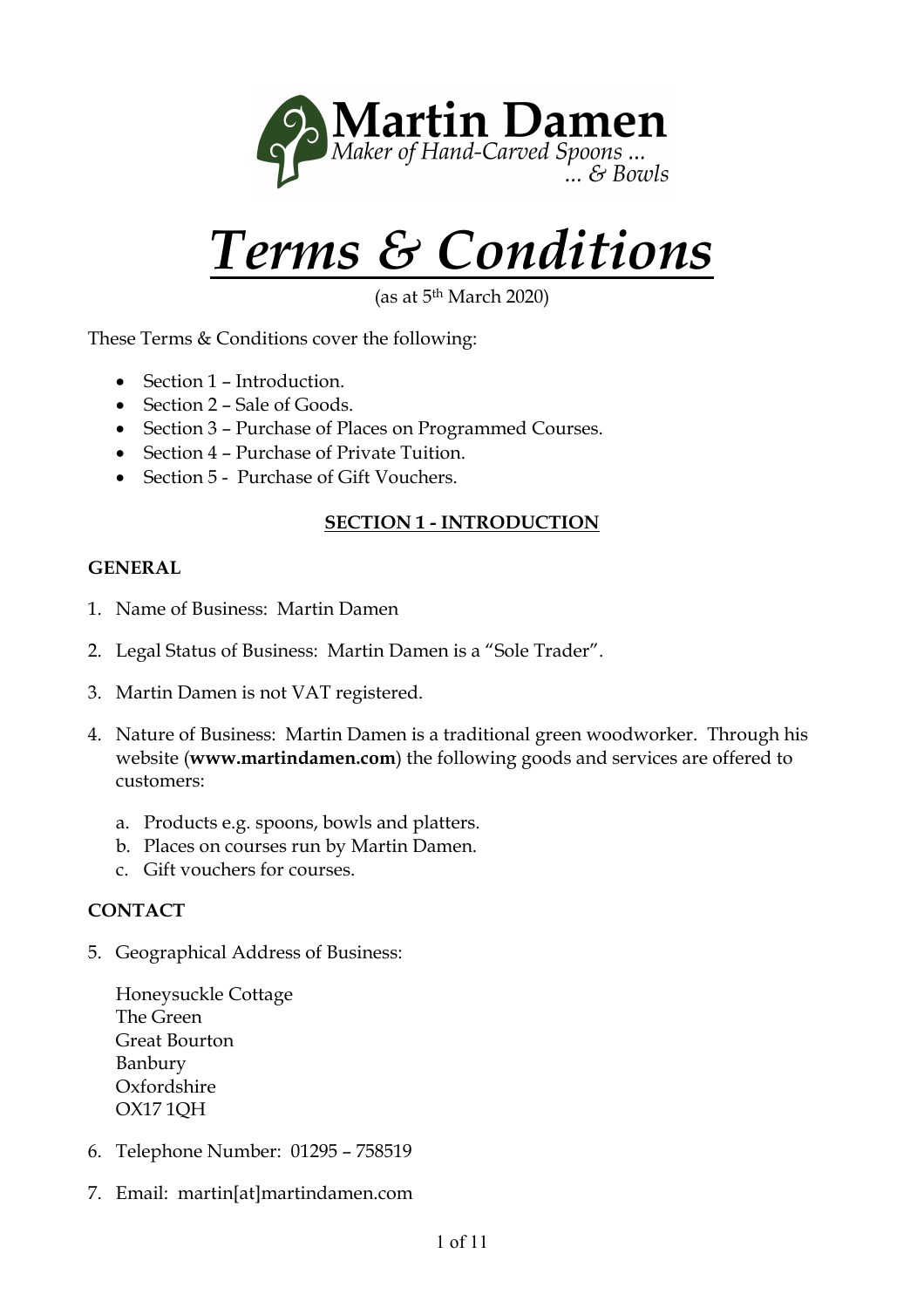## **AVAILABILITY OF TERMS & CONDITIONS**

8. These Terms & Conditions are available to view on the website (**www.martindamen.com**) and may be downloaded from that site.

## **LANGUAGES OFFERED**

9. The website **www.martindamen.com** will be available in English only. Martin Damen is not liable for any errors generated if customers access the website using translation software. Paypal™ may provide its services in a variety of languages.

#### **ELECTRONIC COMMERCIAL COMMUNICATION**

10. Martin Damen will only send marketing material to previous students or those requesting information. Recipients can request removal from the mailing list at any time.

#### **GUARANTEES**

11. Goods and services are provided without guarantee. However, customers retain their full legal rights.

## **COMPLAINTS**

12. Complaints should be made using the contact details given in Section 1.

## **INSURANCE**

- 13. Martin Damen is covered by public liability insurance covering the following activities:
	- a. Art & Craft Skills.
	- b. Art & Craft Workshops.
	- c. Pole Lathe demonstrations (including "Have-a-Go").
	- d. Carving.
- 14. Insurance is provided by Royal & SunAlliance Insurance plc through the independent insurance intermediary Hencilla Canworth Limited on behalf of the Association of Pole Lathe Turners and Green Woodworkers.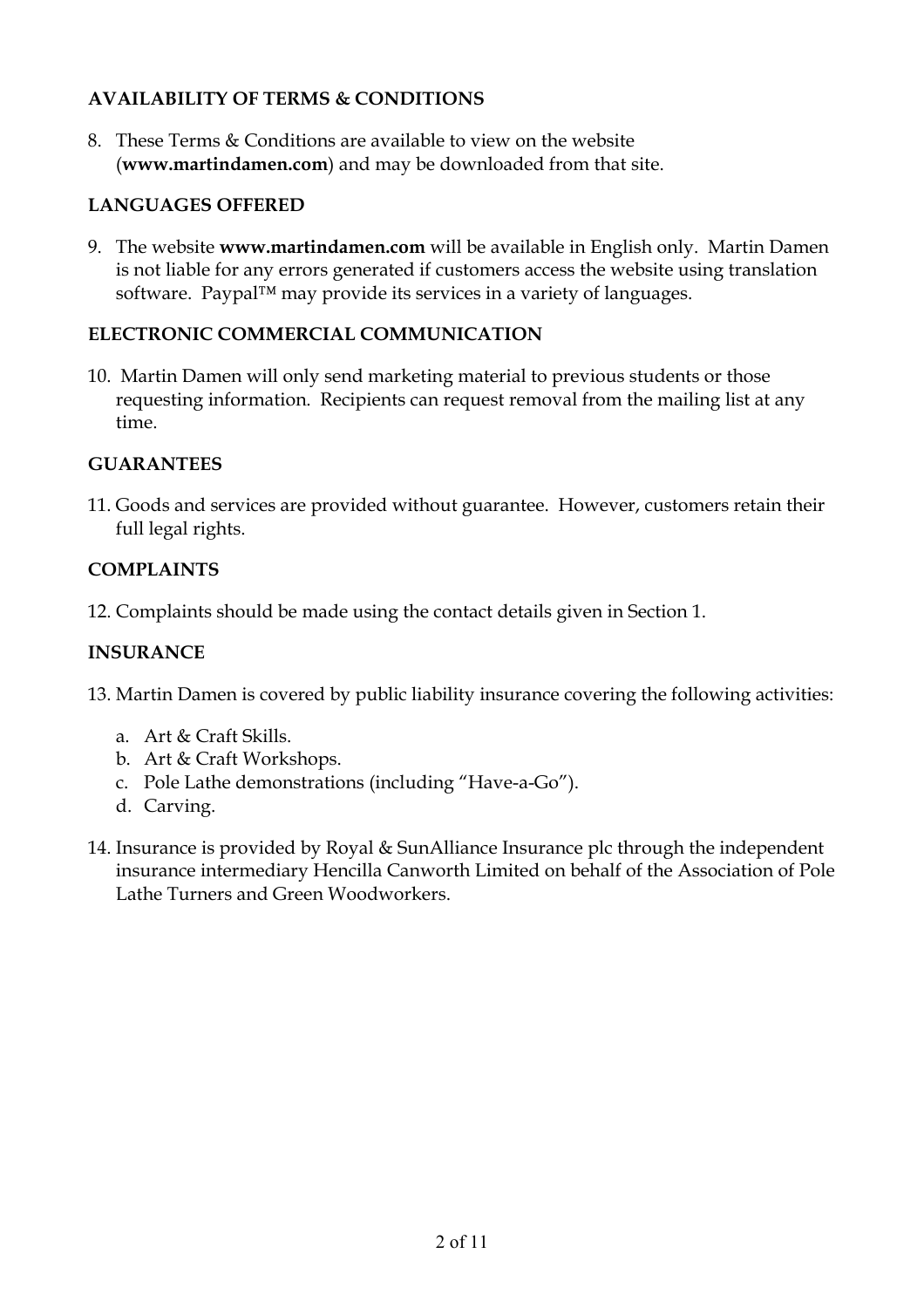# **SECTION 2 – SALE OF GOODS**

## **PRICING**

- 15. Prices for products are displayed on the relevant pages on the website.
- 16. The prices include any applicable UK taxes.
- 17. The Delivery charges are added and displayed as part of the checkout process. You will be given the opportunity to cancel an order if you do not agree to the delivery costs.

## **PAYMENT FOR GOODS**

18. Payments for goods can be made online using Paypal™.

## **MAKING AN ONLINE PURCHASE**

- 19. The customer is taken through the following steps when making online purchases:
	- a. The customer may browse the online shop pages and click "Add to Cart" against any item or items they wish to purchase.
	- b. Once the customer has selected all the items they wish to purchase they should select their delivery country so that accurate postage charges can be calculated.
	- c. The customer should then click the "Checkout with Paypal"™ button at the bottom of the screen. The payment process is then controlled by Paypal™ and has the stages illustrated:



#### **Choose a way to Pay**

- 20. The customer will then be presented with a screen giving the option to either pay using the customer's Paypal™ account or using a credit or debit card. An Order Summary is also displayed.
- 21. The customer can cancel the order using the link at the bottom of the screen.

## **Making a Payment using a Paypal™ Account**

22. If the customer selects to pay using their Paypal™ account they will be asked to login and should supply the user name (email address) and password used to create their Paypal™ account.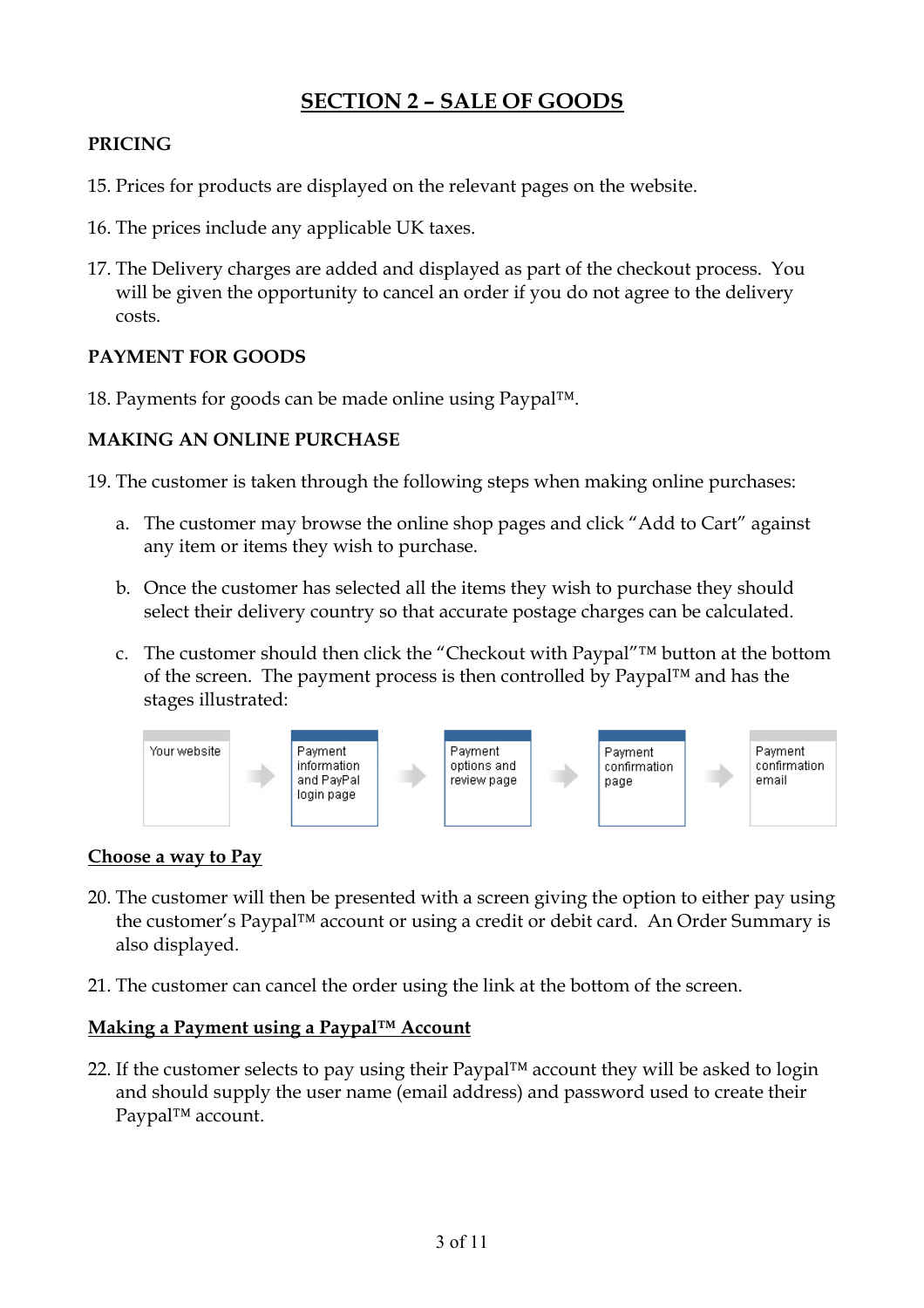#### **Making a Payment using a Credit or Debit Card**

- 23. Alternatively, if customers wish to pay by credit or debit card, Paypal™ will request the following information:
	- a. Card details.
	- b. Customer's name.
	- c. Customer's Address.
	- d. Customer's telephone number.
	- e. Customer's email address.

## **Review your Information**

- 24. Having entered the above information or logged in to their Paypal $TM$  account, the customer will then be presented with a review of the order including delivery and contact details. The customer can make changes to the delivery address and add a note to seller.
- 25. Customers can cancel the order using the link at the bottom of the screen or by clicking "continue".

## **Payment Confirmation**

26. On clicking "continue", Customers will be presented with an invoice of the order. They have the option to continue shopping or clicking the "Pay Now" button to finalise the purchase.

## **CONCLUDING A CONTRACT – ONLINE PAYMENT**

- 27. Online payments are handled using Paypal™. A contract is deemed to be concluded i.e. binding when the customer clicks on the "Pay Now" button.
- 28. Paypal™ will email the customer with confirmation of the purchase. Customers should print and retain the email for future reference.

#### **DELIVERY OF PRODUCTS**

- 29. Goods will be dispatched within 7 days of an order being placed.
- 30. Goods will be dispatched using the Royal Mail.
- 31. Goods dispatched overseas will be sent by Airmail.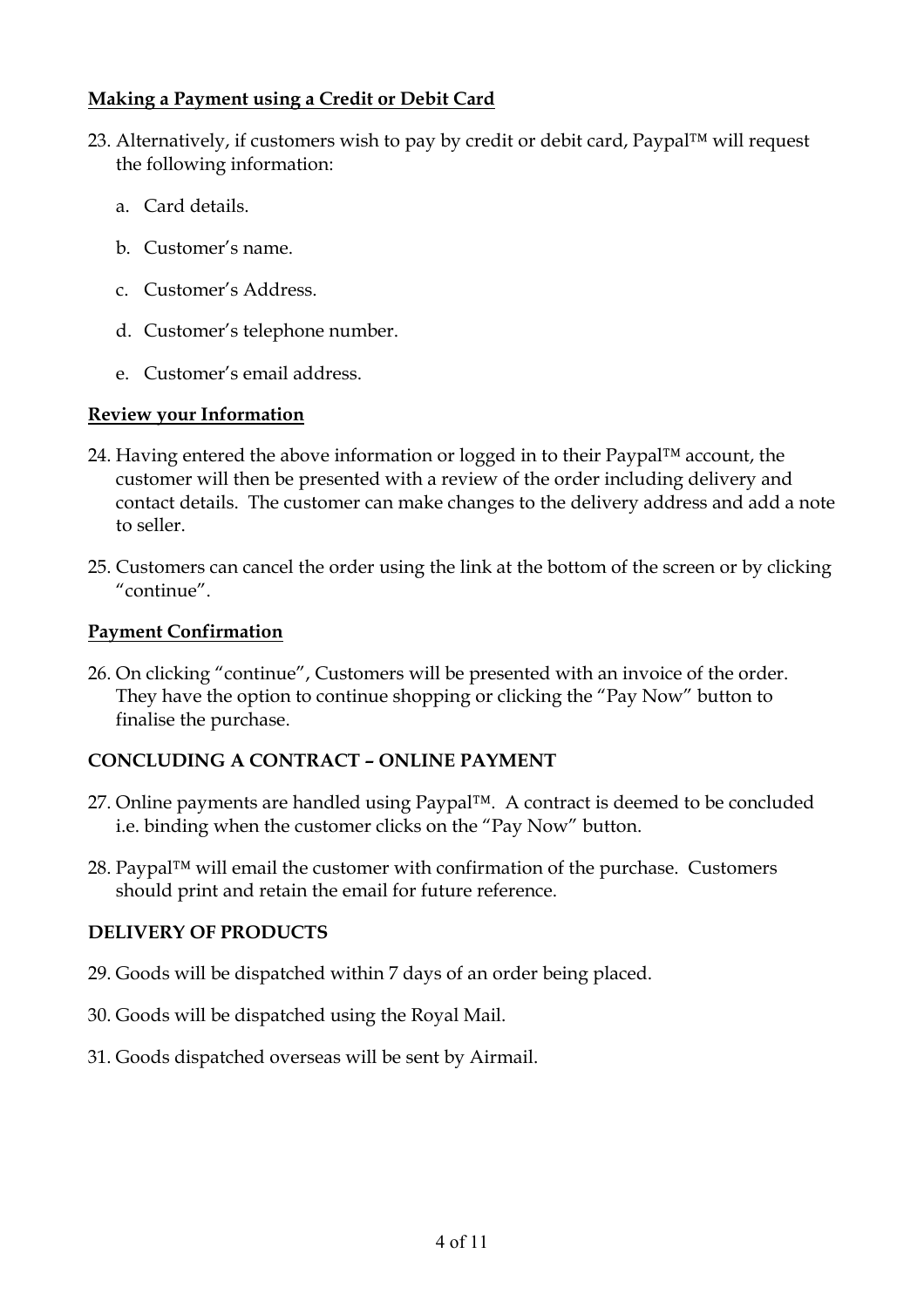- 32. UK Customers can expect goods to be delivered the next working day<sup>1</sup> after dispatch. Overseas customers can expect delivery within the following timeframes after dispatch:
	- a. Western Europe within three working days.
	- b. Eastern Europe within five working days.
	- c. The rest of the world in five to seven working days.

## **CANCELLATION OF ORDERS FOR GOODS BOUGHT ONLINE**

- 33. Customers may cancel an order and get a refund if cancellation is made within 7 working days of receipt of the goods.
- 34. Refunds will be made as soon as possible but within 30 days.
- 35. In the event of the customer cancelling an order they are to return the goods. The customer is responsible for cost of return including insurance (this may be refunded if the goods are found to be faulty). Returned goods must be dispatched to Martin Damen within 7 working days.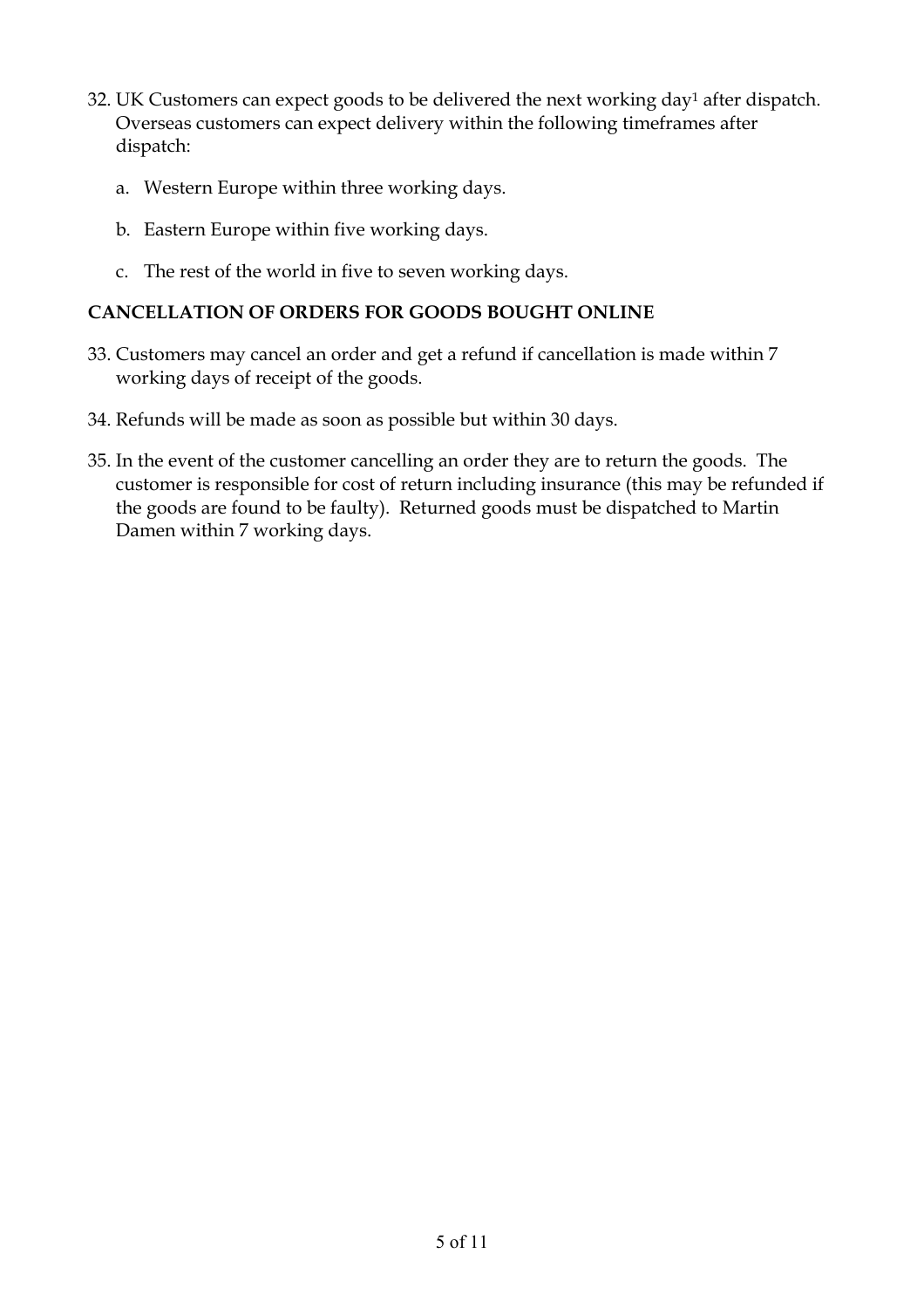# **SECTION 3 – PURCHASE OF PLACES ON PROGRAMMED COURSES**

## **PRICING**

- 36. Prices for courses are displayed on the relevant pages on the website.
- 37. The prices include any applicable UK taxes.

## **PAYMENT FOR COURSE PLACES**

38. Payments for course places can be made online using Paypal™.

## **PURCHASING COURSE PLACES ONLINE**

39. The process by which customers can purchase course places online using Paypal™ is described at Paragraphs 19 – 26.

## **CONCLUDING A CONTRACT – ONLINE PAYMENT**

- 40. Online payments are handled using Paypal™. A contract is deemed to be concluded i.e. binding when the customer clicks on the "Pay Now" button.
- 41. Paypal™ will email the customer with confirmation of the purchase. Customers should print and retain the email for future reference.
- 42. Having purchased one or more course places Martin Damen will email you in order to obtain some personal details.

## **DELIVERY OF COURSES**

43. Courses will be delivered on the dates published on the website **www.martindamen.com** or, in the case of private tuition, on the dates agreed between the customer and Martin Damen.

## **CANCELLATION OF COURSE BOOKING**

- 44. Customers have 7 working days from the date of purchase to cancel a course booking. Cancellations are to be made in writing either posted or email. In the event of a customer cancelling a course booking a full refund of any money paid will be made within 30 days.
- 45. Cancellations made after the initial 7-day period and more than 30 days before the start of the course will be subject to a £50 cancellation fee.
- 46. No refunds will be made in the case of cancellations made less than 30 days before the start of the course unless the place can be filled.

## **CANCELLATION OF COURSE**

47. In the unlikely event that Martin Damen has to cancel a course due to bad weather, illness or other reason customers will be offered alternative dates. If suitable dates cannot be agreed, then a full refund of any money paid will be made.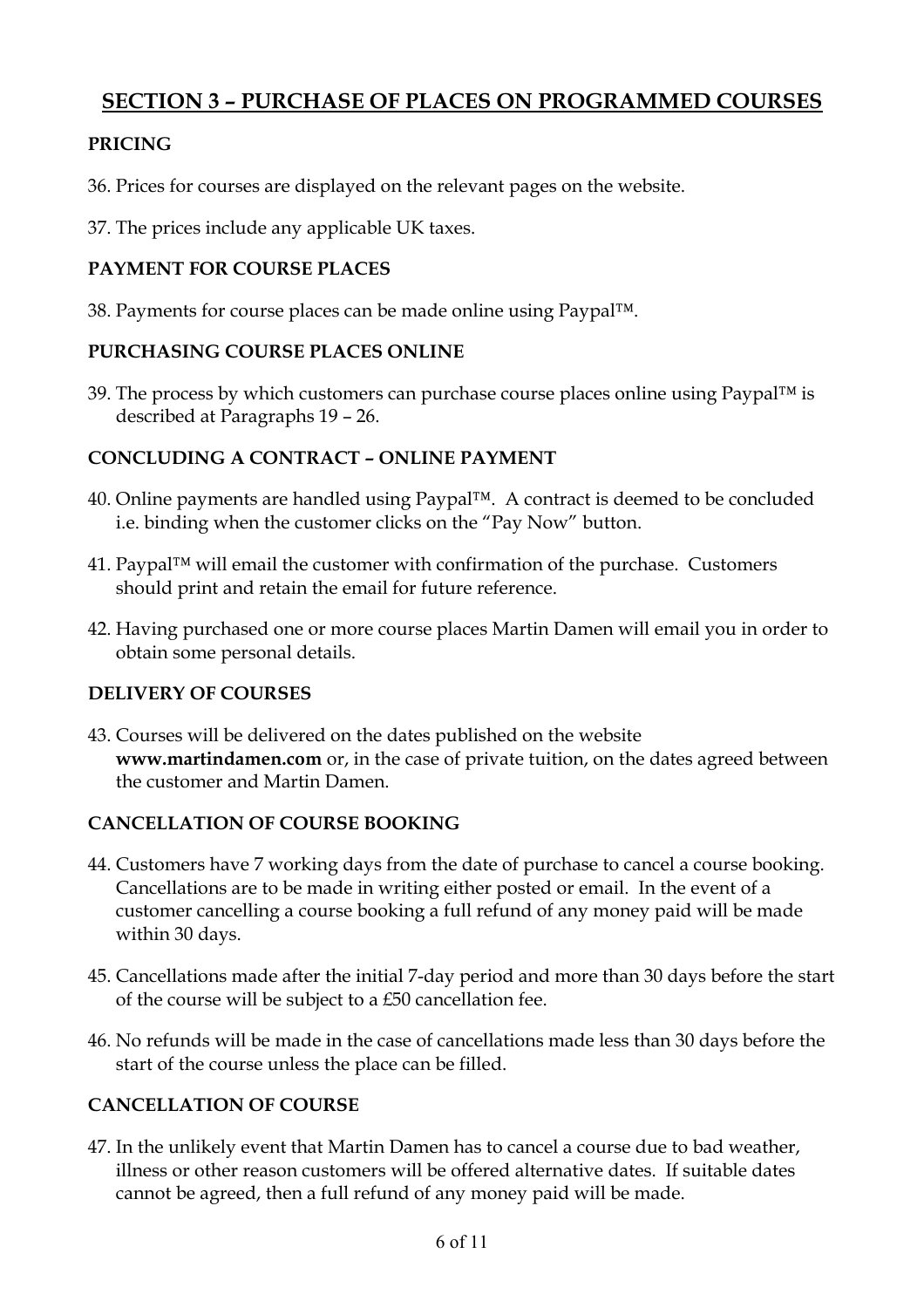#### **LATE ARRIVALS**

48. Due to the significant health and safety issues that surround carving courses students must arrive on time i.e. by 09.00hrs on the first day. Those arriving after 09.30hrs will not be accepted on the course and will lose the course fee.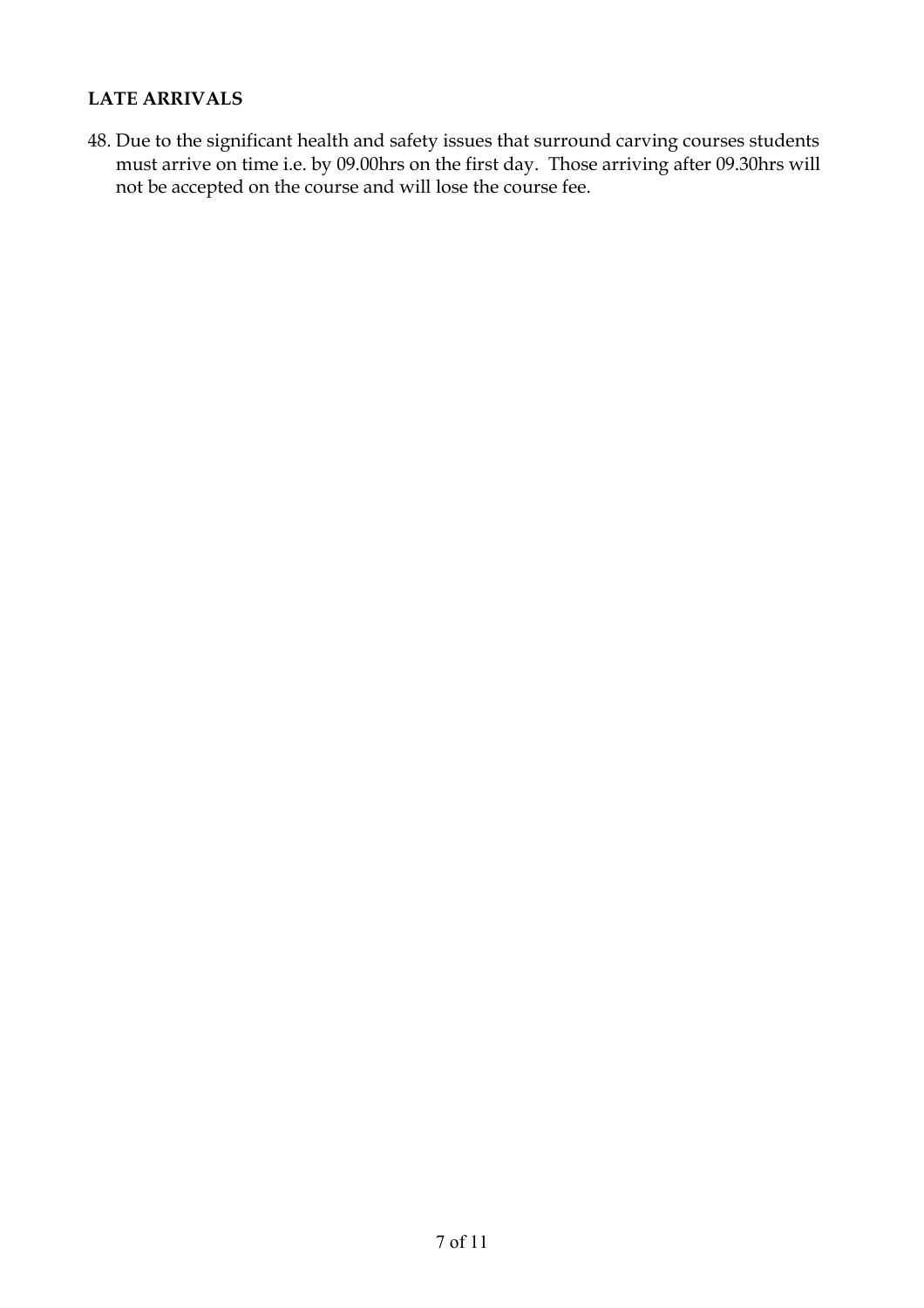# **SECTION 4 – PURCHASE OF PRIVATE TUITION**

#### **PRICING**

- 49. The price of private tuition is displayed on the relevant page on the website.
- 50. The prices include any applicable UK taxes.

## **PAYMENT FOR PRIVATE TUITION**

- 51. Customers contact Martin Damen to confirm their private tuition requirements and to agree dates. Customers will then be sent a Paypal™ invoice by email for the tuition fee.
- 52. On receipt of the invoice the customer clicks the "View and Pay Invoice" button. Paypal™ will display the invoice details along with a "Pay [amount of the invoice]" button.
- 53. When the customer clicks the "Pay" button Paypal™ opens a new window giving the options to either "Log in to PayPal" or "Pay by Debit or Credit Card".
- 54. When the customer clicks the desired option, the following action will happen:
	- a. "Log in to PayPal":
		- i. Login to Paypal.
		- ii. Select whether you wish to pay from your PayPal balance or select a card to use to make payment.
		- iii. Click Pay.
	- b. "Pay by Debit or Credit Card":
		- i. Enter card and personal details as prompted. Note that "Your financial details won't be shared with the merchant."
		- ii. Click "Agree and Pay".

## **CONCLUDING A CONTRACT – SETTLING PAYPAL™ INVOICE**

- 55. The settling of Paypal™ invoices is handled by Paypal™. A contract is deemed to be concluded i.e. binding when the customer settles the invoice by either clicking "Pay" or "Agree and Pay".
- 56. Paypal™ will email the customer with confirmation of the purchase. Customers should print and retain the email for future reference.
- 57. Having paid the invoice Martin Damen will email you in order to obtain some personal details.

#### **DELIVERY OF COURSES**

58. The private tuition will be delivered on the dates agreed between the customer and Martin Damen.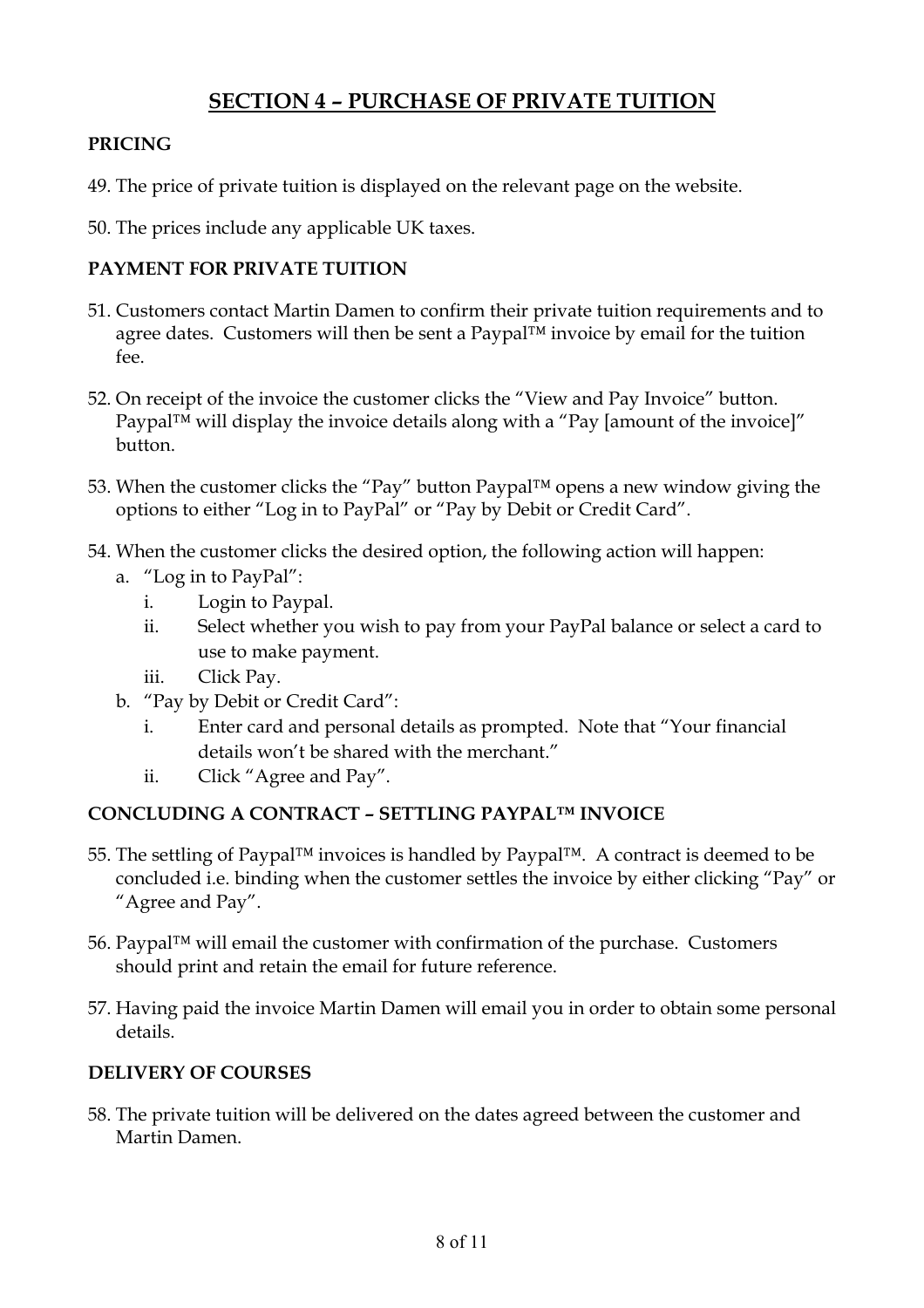## **CANCELLATION OF PRIVATE TUITION BOOKING**

- 59. Customers have 7 working days from the date of purchase to cancel a booking for private tuition. Cancellations are to be made in writing either posted or email. In the event of a customer cancelling a course booking a full refund of any money paid will be made within 30 days.
- 60. Cancellations made after the initial 7-day period and more than 30 days before the start of the course will be subject to a £50 cancellation fee.
- 61. No refunds will be made in the case of cancellations made less than 30 days before the start of the course.

## **CANCELLATION OF COURSE**

62. In the unlikely event that Martin Damen has to cancel a booking for private tuition due to bad weather, illness or other reason customers will be offered alternative dates. If suitable dates cannot be agreed, then a full refund of any money paid will be made.

#### **LATE ARRIVALS**

63. Courses normally start at 09.00hrs. If customers arrive after 09.30am for private tuition it is at the discretion of Martin Damen whether to extend the teaching day. No refund will be made.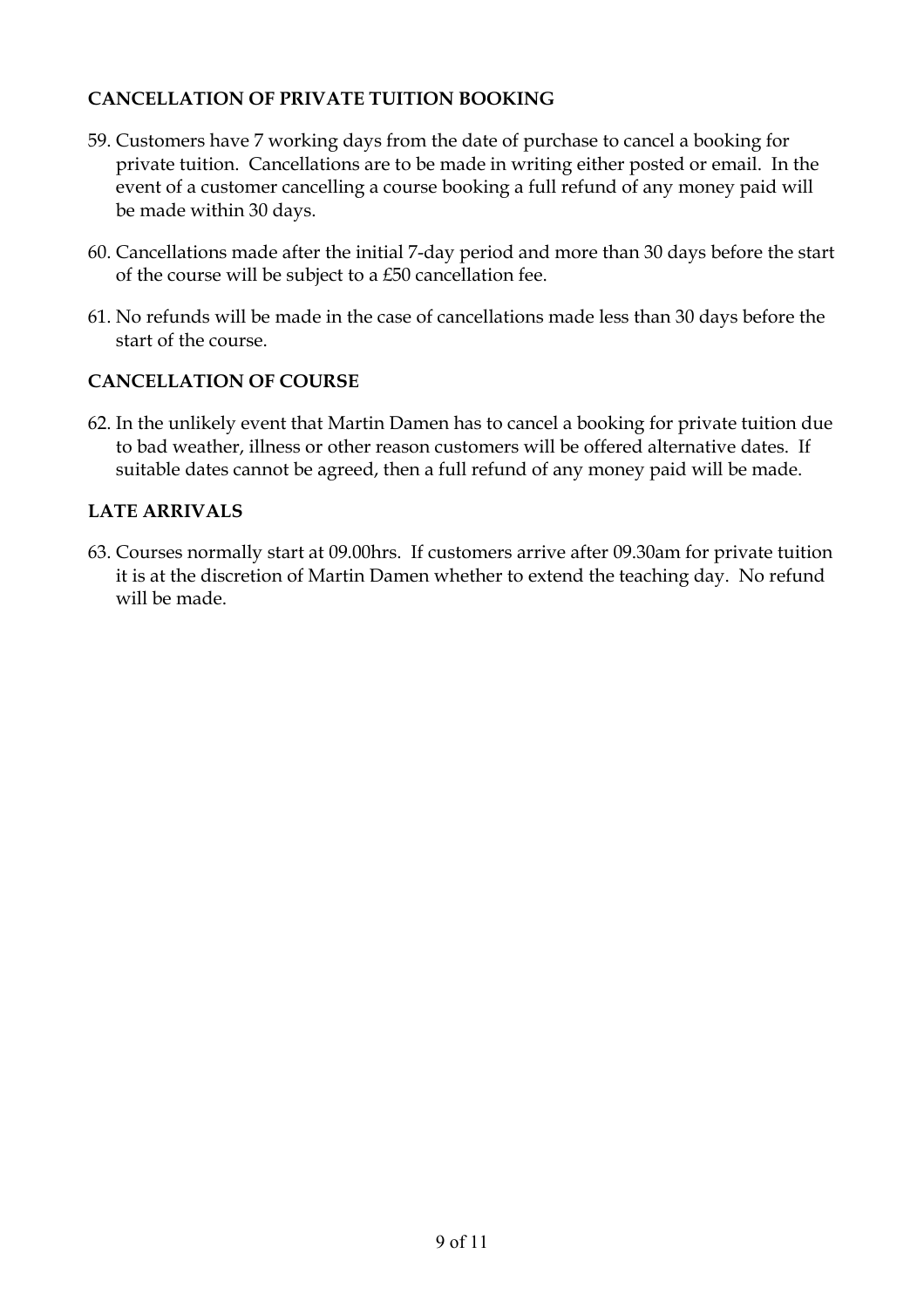## **SECTION 5 – PURCHASE OF GIFT VOUCHERS**

- 64. Gift Vouchers are available to purchase for the full price of one or two days' private tuition. Vouchers are issued for a named individual, not necessarily the purchaser, and are valid for one year from the date of purchase.
- 65. Vouchers may be transferred to another individual subject to the agreement of Martin Damen.
- 66. No refund will be issued for gift vouchers that have expired.

#### **PRICING**

- 67. Prices for gift vouchers are displayed on the relevant pages on the website.
- 68. The prices include any applicable UK taxes.

#### **PAYMENT FOR GIFT VOUCHERS**

69. Payments for Gift Vouchers can be made online using Paypal™.

#### **PURCHASING GIFT VOUCHERS ONLINE**

70. The process by which customers can purchase gift Vouchers online using Paypal™ is described at Paragraphs 19 – 26.

## **CONCLUDING A CONTRACT – ONLINE PAYMENT**

- 71. Online payments are handled using Paypal™. A contract is deemed to be concluded i.e. binding when the customer clicks on the "Pay Now" button.
- 72. Paypal™ will email the customer with confirmation of the purchase. Customers should print and retain the email for future reference.

#### **DELIVERY OF GIFT VOUCHERS**

73. Gift vouchers are issued in PDF format and are emailed to the purchaser within 7 days of an order being placed.

#### **CANCELLATION OF ORDER FOR A GIFT VOUCHER**

74. Customers have 7 working days from the date of purchase to cancel a Gift Certificate. Cancellations are to be made in writing either posted or email. In the event of a customer cancelling a Gift Certificate a full refund of any money paid will be made within 30 days.

#### **GIFT VOUCHERS - BOOKING DATES BY RECIPIENTS**

75. It is the responsibility of the recipient of the gift voucher to contact Martin Damen to arrange a mutually agreed date for the private tuition to take place.